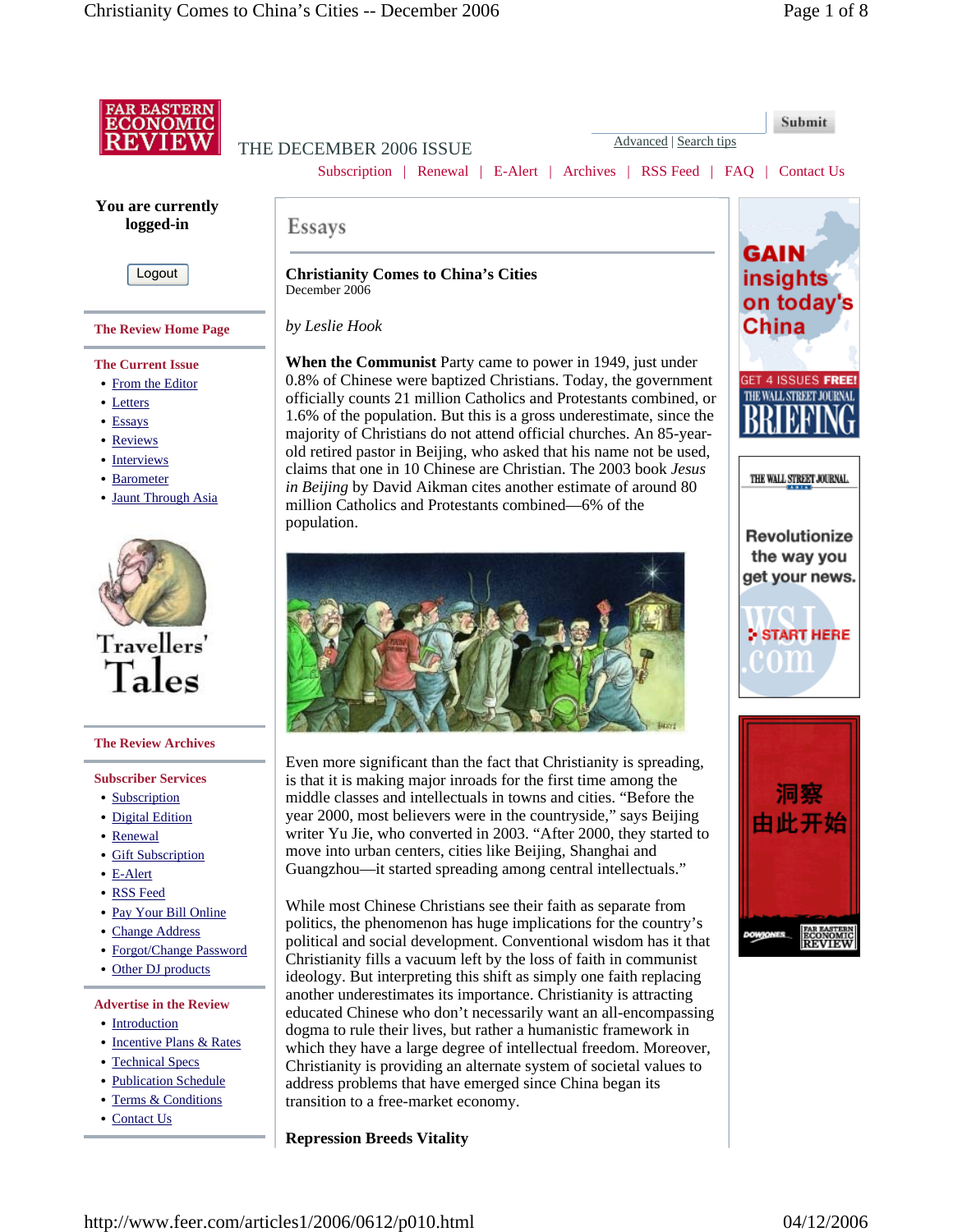## **About the Review**

- Introduction
- History
- Who We Are
- Privacy Policy
- (last update 28 Dec 2005) • Contact Us
- Submit Articles

#### **Other Sites from Dow Jones**





THE WALL STREET JOURNAL

THE WALL STREET JOURNAL BRIEFING

and more

**About Dow Jones**

The church is growing despite—or perhaps even because of government attempts to control it over the last several decades. In the early 1950s, Protestant and Catholic leaders were forced to join the Protestant Three-Self Patriotic Movement and the Catholic Patriotic Association respectively—essentially state organs of the Bureau of Religious Affairs that were intended to ensure that Christianity stayed under control. Many were imprisoned because they refused to do so.

The 85-year-old pastor describes how the growth of the church in China, despite government restrictions, mirrors that of the early Christian church persecuted by Roman authorities. But the futility of that response is now evident. "Right now the response [of the Bureau of Religious Affairs] is *mei banfa*—they have no idea what to do," he says. Although the government at first tried to constrict churches through arrests and harassment, he says that they have realized that approach only backfires. "If they arrested the head of one house church, the congregation would just split up, and might break into five, six, or even 10 new house churches."

Over the last century Christianity remained most popular in the countryside, where Western missionaries had attracted poorer, less-educated converts. The elderly pastor describes how during the decades before 1949, people who were educated and well-off had no interest in Christianity. "The educated basically rejected these foreign things."

What has changed today? Surprisingly, many urban Christians say the religion is a force contributing to China's development intellectually, economically and socially. In other words, although the faith of most is personal and not political, there is a strong belief that faith and progress are linked. Christianity, they believe, can help China to become great, to modernize, to develop further.

"Faith and politics are definitely connected," says one well-known dissident, who asks not to be identified as he has been forbidden to talk to journalists. As we stroll around the lakes by the west gate of Peking University, he muses, "What would China be like if its leaders were Christian? If even 50% of its cops were Christian? You can't even imagine… It would change so many things."

Even those who reject a direct connection between Christianity and politics talk about the potential benefits of Christianity for a democracy. "I think that democracy and Christianity have some things to say to each other. But you can't use one to get to the other," says Mr. Yu, the writer and intellectual. He feels that people are mistaken to view democracy and Christianity as a united front of thought, but that faith could be beneficial to society. "A democratic society naturally has many problems," he says. "But if more people were Christian then it would be good for society. People would love each other more.… A society without religion cannot be a good democracy."

A recent trend of Chinese Christian lawyers who feel called by their faith to take on pro bono human-rights cases also demonstrates this. When Mr. Yu met with President George W. Bush in May, the two people accompanying him were Chinese Christian lawyers, Wang Yi and Li Baiguang—and both of them, like Mr. Yu, had converted during the last couple of years. Mr. Yu

# **BUSINESS MOBILITY:**

A concept that sets apart successful businesses from the average Joes.

Learn how mobility can benefit your business.

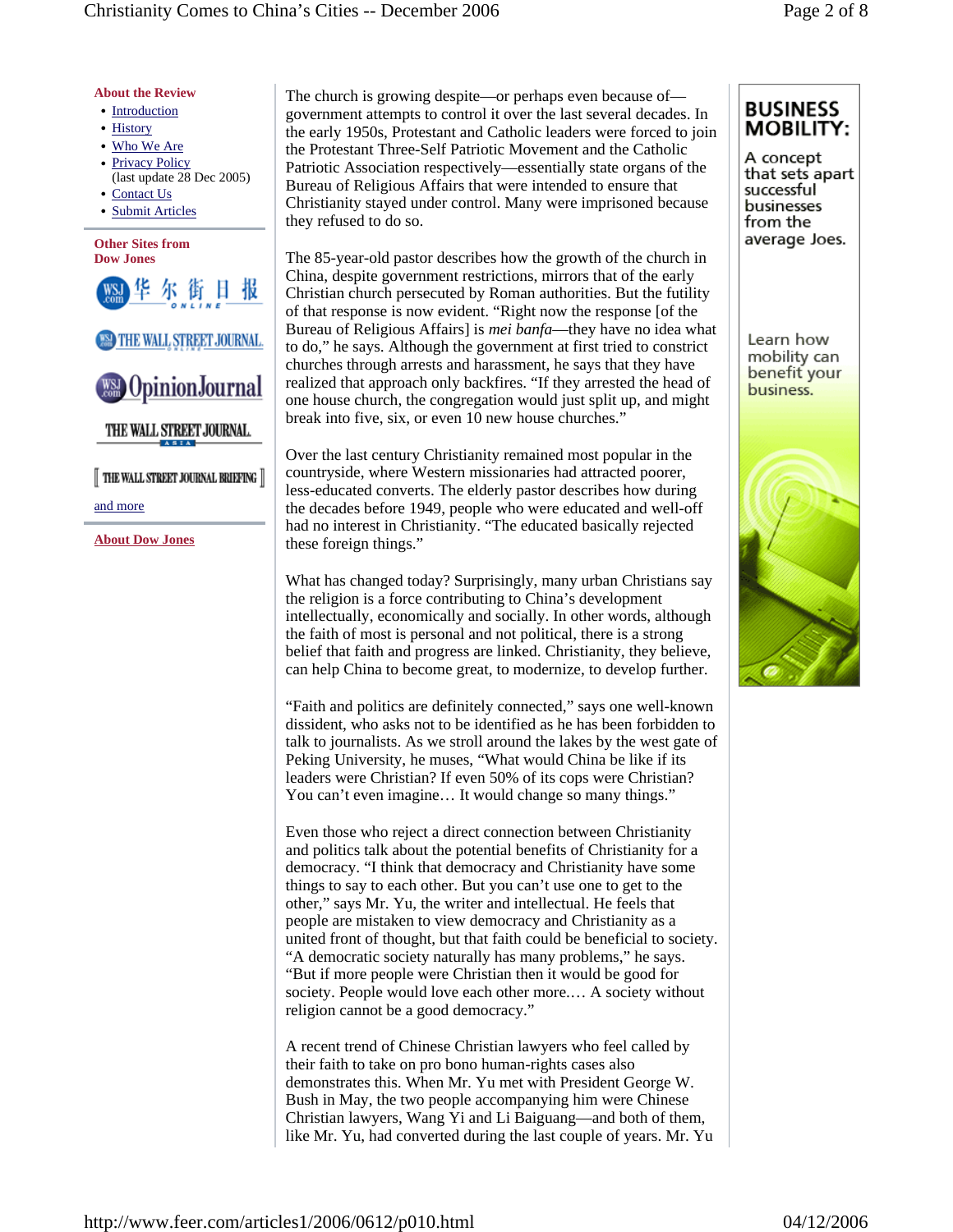explains that this area of work is one of the unique aspects of the church he attends, Fangcheng, or the Ark Church, in Beijing. "Our church wants social equality," he begins, describing some of their social service programs. "And we happen to have a lot of lawyers, so they can provide free services to people who have suffered harm, whether or not they are Christian."

Recently the connection between Christianity and capitalism has also become a hot topic of discussion. One of the most high-profile believers in an explicit link is Zhao Xiao, a young economist who is currently a post-doctoral economics student at Peking University. Early this year, he published an 11-page essay in the Chinese edition of Esquire magazine entitled "God Is My CEO."

Mr. Zhao began by talking about the central role of the Christian faith in the U.S., and then laid out what he sees as some of the pros and cons of a market economy: "A market economy has the great benefit of teaching people not to be lazy. However, a market economy cannot teach people not to lie, or not to harm others. This is where the danger in a market economy lies."

Quoting Max Weber's The Protestant Ethic and the Spirit of Capitalism, he outlined how the presence of the church in a market economy can help people to trust each other, and give them a basis for mutual respect. Another benefit of the church in a market economy is that it can "guide the way that wealth is used, and alleviate the tensions between the rich and the poor" by encouraging tithing and charity work. Finally he profiled several successful Christian businessmen, including Richard Chang, CEO of Taiwan's Semiconductor Manufacturing International Corporation, Shi Dakun, president of Motorola China, and Chan Kei Thong, founder and CEO of Leadership Development International.

## **Multiple Avenues to Faith**

Since China began to open up in the 1980s the number of intellectuals who travel abroad for part of their education has steadily increased. As these students try to come to terms with their foreign surroundings, many of them get invited to attend church, where they find friendly faces and discover a sense of community. "Right now a lot of the Chinese abroad, especially in North America, are Christian," says Mr. Yu. "These people who convert abroad have been coming back in the last few years." Not only do these overseas Christians have an impact when they return to China, they also work to convert their families and friends while still abroad, or do evangelical work on the side when they come back to China for business trips.

China's internal migration also contributes to the spread of Christianity. Factory workers who leave their homes in the countryside to find work in the city sometimes find God along the way. Cities like Wenzhou, a famous manufacturing capital in Zhejiang province with a large and active Christian population, spread the gospel as they spread their trade. Christian factory owners often give their workers Sundays and church holidays off, a practice that contrasts with the 24/7 operations of many competitors.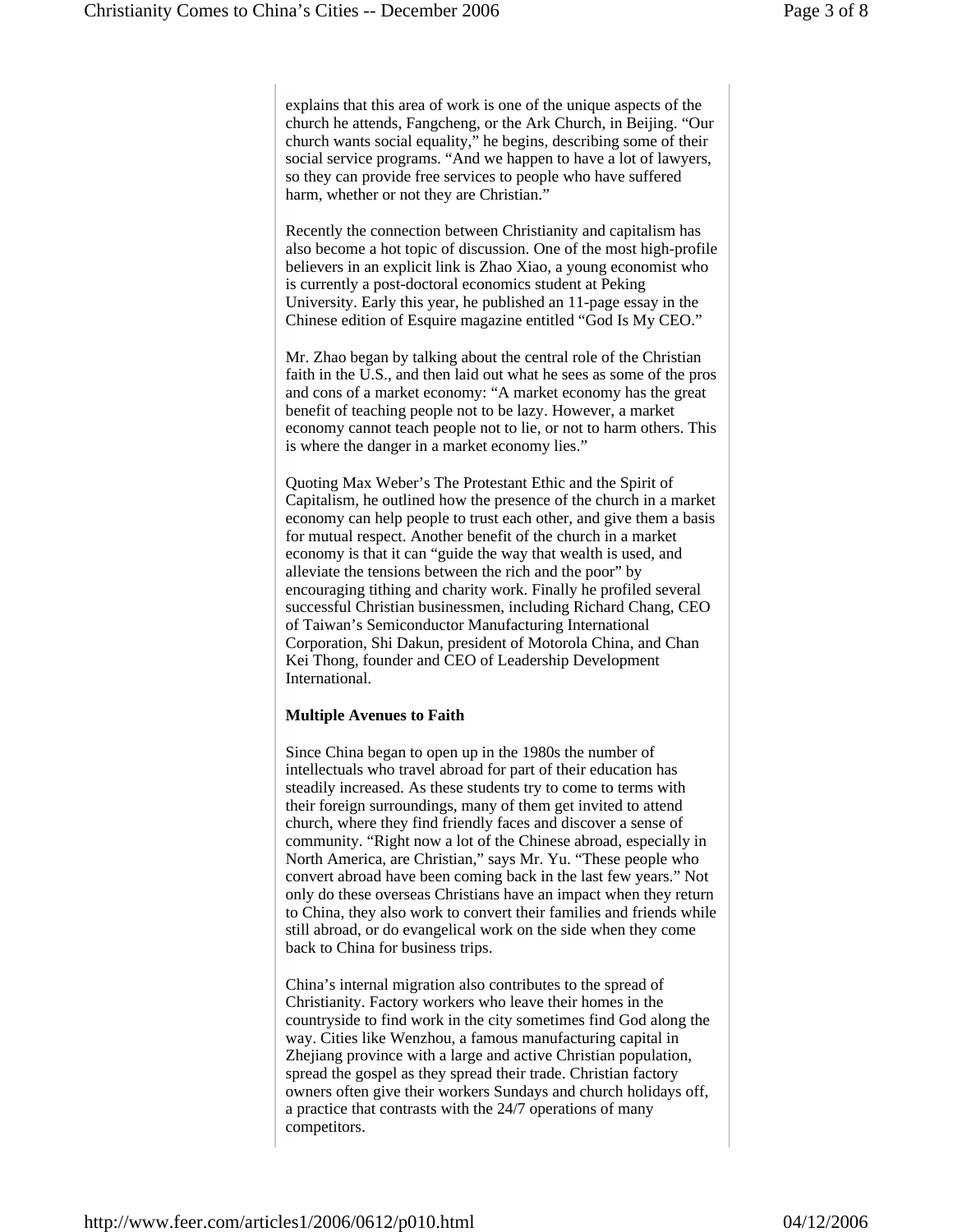People who move out of relatively Christian areas bring their Bibles with them wherever they go. One Christian woman from Wenzhou describes how she and her husband had helped the small church in Jishou, in western Hunan Province, that they joined when they moved four years ago to open a shop selling sweaters. "There aren't very many Christians in Jishou," she says disappointedly, explaining that a lot of the members of the church were from out of town. "Our church is short of pastors and teachers, so everyone takes turns helping out. My husband even preaches sometimes." In the past few years they and other immigrants have been instrumental in helping the church find a permanent room to rent—not just someone's home—and grow into a congregation of around 100 people.

China's different generations each experience Christianity in their own way. People in their 20s associate religious exploration with the freedom that comes from entering college. "In high school you study all day, but in college you have more freedom, you meet more people, and you become familiar with more aspects of society," says a 21-year-old medical student at Peking University Health Science Center, who asked that her name not be used. For her, college social life brought her to church. "You meet so many people in college," she explains, and "many people first come to church with friends when they are freshmen." For others, it is the intellectual life at college that draws them to explore religion. "For the first time in my life, I had time to read," a free-lance journalist recalls of his conversion to Christianity that began while he was a student at Beijing Communications University.

One Tsinghua University graduate explains that for him Christianity is an expression of intellectual freedom. Students who master the education system and succeed in attending university have had to jump through ideological hoops their whole lives in order to succeed, he continues. Even joining the Communist Party is one more step on this conventional path, however little one agrees with their ideas. So when the opportunity arises, choosing to become a Christian can signal something of a private rebellion.

Many college students and recent graduates, regardless of their religious beliefs, identify openness towards religious experimentation as a characteristic of their generation. "It's easier for my generation to accept new faith, because our world is always changing so much, especially compared to our parent's generation," said Raymond, who struck up a conversation as he was browsing through the religion section in a bookstore near Tsinghua. Though currently agnostic, he is planning to pursue a master's degree in Buddhist studies, and plans to choose a religion for himself after his studies. "Everyone needs a faith," he says. The medical student at Peking University agrees: "Society has developed so fast—we're just used to adapting."

But Christian students at universities also face some unique challenges. Bible studies and worship groups are restricted on many campuses, and Christian students often keep their faith to themselves for fear of recrimination if they were found out. "If the teachers knew that I was a Christian, that would be bad," says the medical student at Peking University. When asked to elaborate, she looks embarrassed and reveals that she has recently joined the Communist Party, which forbids its members from believing in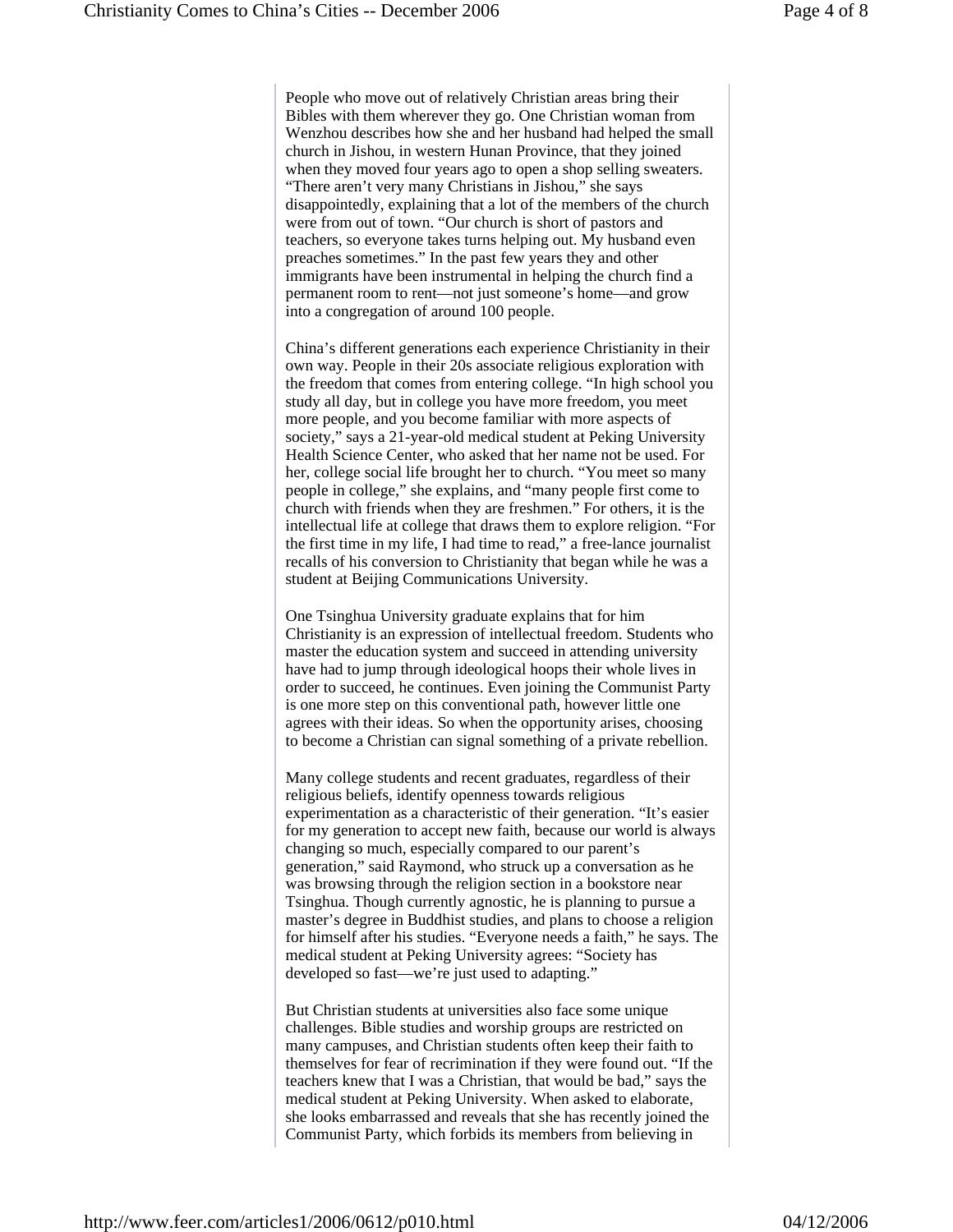any religious doctrine.

Her Communist Party membership, she explains, is just a step on the path to having the life that God intended for her. "I have to live in China, and I want to achieve a good position in life, so it's best to be a Party member." She refers to The Purpose-Driven Life by Rick Warren, a book popular in the United States, and explains how being a Party member will enable her to use her medical studies for the purpose God intended. "The purpose that God has chosen for me is to alleviate the suffering of others and to heal them, so becoming a party member is a step on this path."

Meeting Christians who are also party members is not uncommon, and many in Beijing bring up disillusionment with communism to explain the trend of Christian conversion among China's intellectuals. The 85-year-old pastor in Beijing says that doubts about communism started when people began to be able to go abroad. "The most typical example is Yuan Zhiming," he says. "[He and others like him] researched communism till they were blue in the face. He got his doctorate in Marx-Engels thought, and then he was a university professor teaching Marx-Engels thought. But when they got to the U.S. they saw that it wasn't like that. They looked for the truth and discovered, *aiya*, we've been cheated. Pursuing a faith would be beneficial." Mr. Yuan became a Christian after being exiled to the U.S. for his role in the Tiananmen demonstrations, and has made several famous documentary films, including River Elegy, and The Cross, which looks at China's underground churches.

Others bring up disillusionment with the democracy movement to explain how they've come to their faith. Mr. Yu says the recent trend of intellectuals converting stems from the failures of the Tiananmen democracy movement in 1989. "There was a big group of intellectuals and students who went to the West [after Tiananmen]… But the internal struggles of this movement made a lot of people disappointed and bitter." He explains that a weakened faith in democracy led some former activists who were abroad to search for something else, and some intellectuals still in China had followed suit. "They started to think that they needed something more—a religious faith—so many became Christian." He lists off of the leaders of Tiananmen who have since become Christian, including Mr. Yuan. "There are five or six leaders who are now Christian, which is quite a lot considering that's out of a pool of about 30." He continues, "When these guys [who were abroad] became Christian, the young intellectuals who were still in China began to pay attention. At that time a lot of them were feeling quite hopeless."

From Mr. Yu's perspective, Christianity is also attractive to the minority of intellectuals who have not "sold out"—become more conservative and less critical of Chinese government and society in exchange for higher income and more comfortable lives. "Starting in 1990, the government began to change its policies towards intellectuals," he explains. "Professors could have a higher salary, a better position… Only a small minority still persevere and speak the truth, but even if you speak the truth you might be ostracized like Jiao Guobiao," he says, referring to a professor at Peking University who lost his job after publishing a vitriolic criticism of the Central Propaganda Department, and recently became a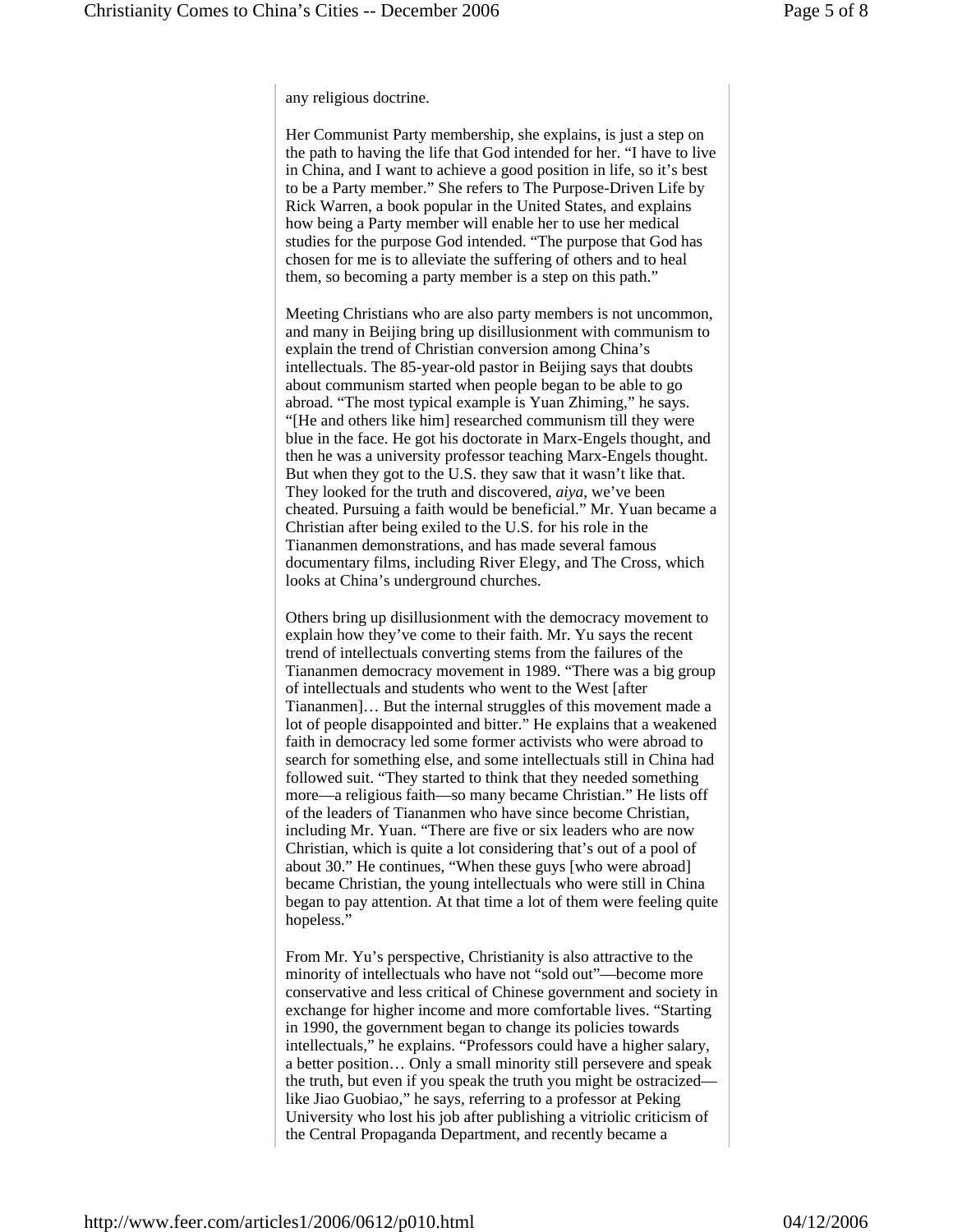Christian as well. "So the small minority that persevered felt very isolated, and they needed something more to turn to."

This trend of democracy advocates who have converted to Christianity highlights the uncomfortable association between religion and political activism. Uncomfortable because there are deep disagreements within the Christian camp between those who see Christianity as a necessary background for a democratic society in the future, and those who strongly oppose any such association.

In response to a direct question about the political implications of their Christian faith, most people say there aren't any. "Politics is very, very far away from the average Christian," says the Christian free-lance writer. "Rendering unto Caesar what is Caesar's," he says, quoting Jesus' response when asked whether Christians should obey non-Christian government leaders.

Mr. Yu says the question of how Christianity and democracy are related has been a divisive issue in his church. "For me it's clear. First I am a Christian. Second I am a writer. I am not a politician. It doesn't matter to me whether China becomes a democracy. I'm an intellectual and so I criticize society, but I don't have a hidden agenda." He mentions one prominent human-rights lawyer—Gao Zhisheng, who became Christian in 2005 and is now under detention—who he felt was using Christianity as a tool to further his democracy agenda. "We found that he wasn't so interested in the church, but rather in using the church as an arena for his own beliefs."

### **Rural Emotions**

Two hundred and seventy kilometers from the birthplace of Mao Zedong, Tan Chuntao's eyes glisten as she describes the neardeath experience that led her to decide to attend seminary for two years. "When they were doing surgery on me on the eighth floor of the hospital, I kept hearing this song inside my head. It's hymn number 250," and she starts singing. "I had never heard that song before, but I had it running through my head the whole time. So after that I taught the hymn to the congregation."

With her crisp green Mao jacket, her warm face, straight posture, the fervor in her features, Ms. Tan could be a character in a propaganda film if it weren't for the fact that she were singing a hymn. We are in the sleepy township of Xinqiao, in northern Hunan province, and Ms. Tan is the local party secretary's wife. Around us are gardens with leafy greens and rice paddies lying fallow for the winter. With two paved streets and a two-storey school building, Xinqiaozhen is well-off compared to much of China's countryside. Even more impressive is the village's brand new church, just completed in April with funding from a congregation in the U.S.

Hunan is not particularly known as a hotbed of Christianity—that honor goes to provinces like Henan, Zhejiang, Hubei and Anhuibut Ms. Tan says all the churches in the area are growing. "Christianity has developed very quickly in Xinqiao," she says, counting four official churches and two house churches in the township, and estimating around 1,000 Christians out of a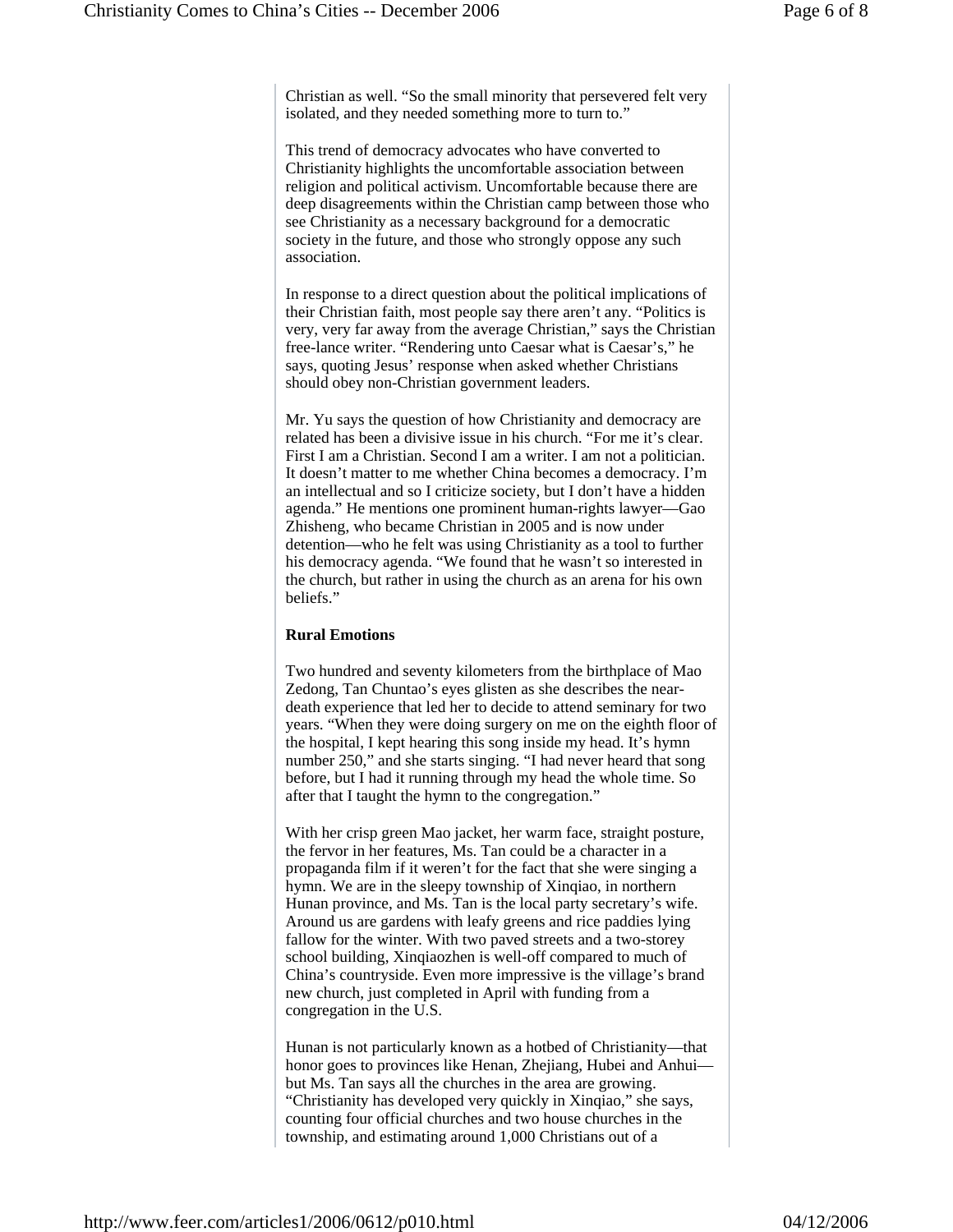population of 90,000. Most of the Christians here are women, a trend that holds true across China but particularly in the countryside.

In the nearby town of Zhangjiajie, the gender divide is stark. The town's church—a stately pink-and-cream stone building built in 1905 by a Finnish missionary—holds around 600 people. But even though the pews are overflowing on Sunday morning, only a handful of men are visible, and the average age of the congregation is pushing 70. This demographic profile is not uncommon in rural areas, where Christianity has thrived since before the Communist Party came to power, but it is in sharp contrast with urban churches where men and women, old and young, seem to be in equal proportion. This demographic divide is one reason for the deep ideological divide between China's rural and urban churches.

Urban believers might cringe or sigh at experiences like those describes by Ms. Tan, which they perceive as overly emotional and pseudo-superstitious. Mr. Yu sums up some of the ideological differences: "Believing in Christ should be balanced between reason and emotion. But in the countryside [faith] leans more towards the emotional side. On Sundays, they might yell loudly, or cry. Sometimes it goes too far…. They think they don't need to go to the hospital to heal themselves—like Falun Gong. That really worries me."

But love it or hate it, urbanites don't deny that Christianity's current boom in the cities is largely due to the religion's strong rural roots. With few exceptions, Christians I met in Beijing had a relative or two in the countryside who converted before they did. One example is the Beijing dissident who recently became a Christian—in fact almost all of his family, who live in the countryside in Henan province, are Christian. He says having Christianity in the countryside is a "good foundation" for Christianity to spread in the cities. Yet he hesitates slightly when asked if his faith is the same as that of his relatives. "There is a big difference in how you worship on Sunday, but not in the basic beliefs."

Nevertheless, the importance of Christianity in the countryside is impossible to overestimate. A college student in Beijing says that for students, having a grandmother back home who is a Christian and can "talk to them about things like this," makes them much more likely to explore Christianity when they go to college. And the 85-year-old pastor reflects that every single true missionary he knows is from a poor, rural background.

So what does this demographic shift mean for the future of Christianity in China? Many in Beijing were optimistic that the presence of more, better-educated Christians in China would only smooth the way for greater religious freedom in the future. "We are not far from an era of religious freedom in China," says one Christian intellectual as we sit in a pagoda on the campus of Peking University. "Before, the peasants used rough, wild methods [to express their faith]. But now there are more educated Christians, so it will easier for there to be more freedom."

Although this may be an oversimplification, he is probably not wrong. A few days later and thousands of kilometers away, I end